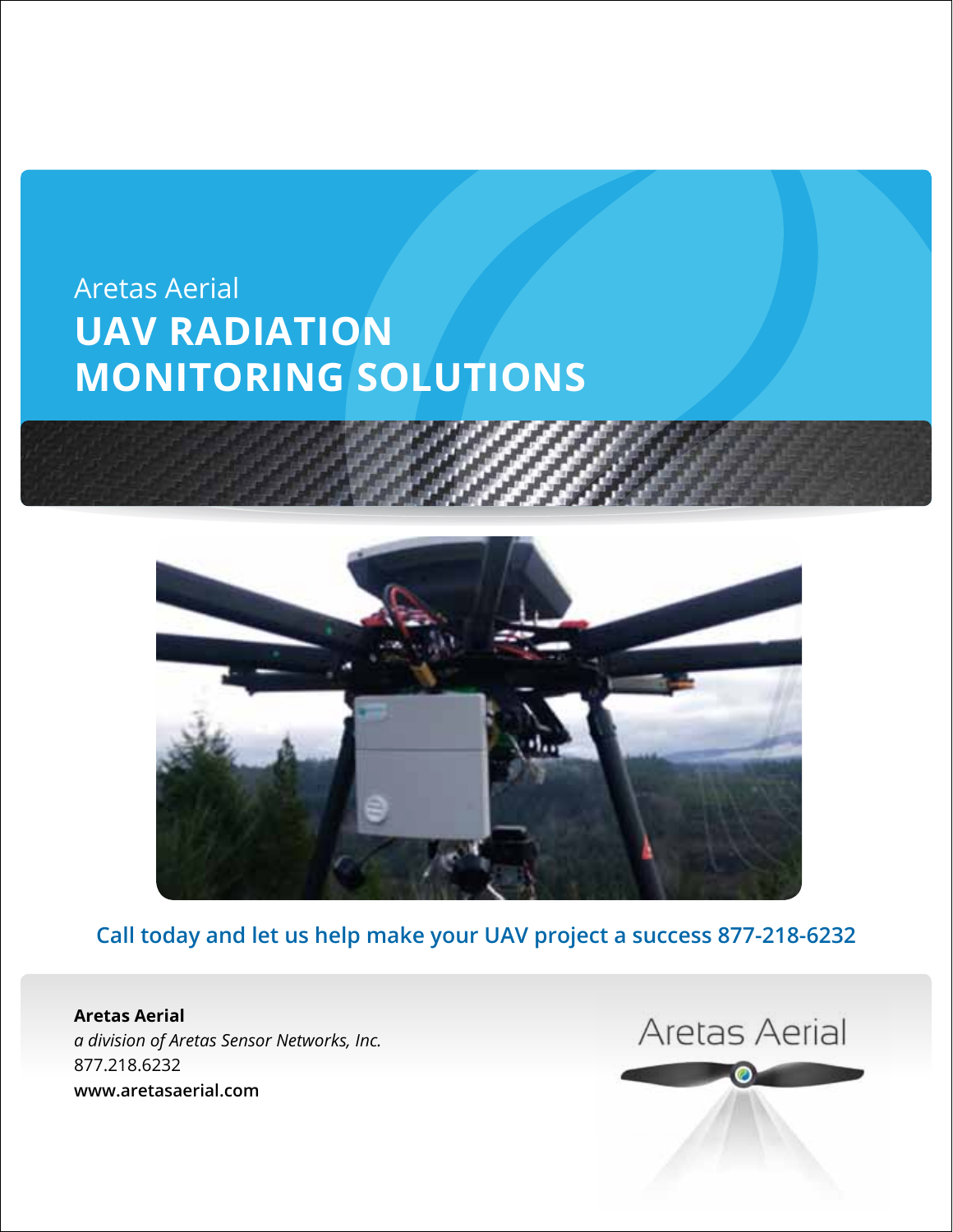# **UAV Radiation Monitoring Solutions**

**V Series Overveiw**

### **UAV Systems**

**1. UAV Vehicle** We help chose the right UAV for your specific needs



**2. Components Payload** The right components for the job which can include:

#### **FLIR THERMAL IMAGING**



#### **HD VIDEO & PHOTOGRAPHY**



**3. Live & Archived Data** Live on-site data for immediate decision making. Archived data for investigations



#### **Aretas Aerial - Live Actionable Data**

This wireless radiation monitoring system is capable of detecting beta radiation (electrons), gamma radiation (photons) and X-rays from a safe distance. Our radiation monitoring



devices are industrial level hardware and built for hostile environments / hot zones. The unit is battery powered with customizable reporting intervals and low power modes that can enable long-term battery powered operation up to many months. Access your data online 24/7 and set alerts thresholds that notify you before there is an issue.

Events such as the Fukushima nuclear power plant disaster or Chernobyl can be monitored remotely by

drones, not only for radiation detection but also to locate injured people. Identifying hot zones with FLIR, even gathering air quality data such as particulates, CO, VOC's and more. Aretas is here to provide emergency response teams with the hardware and software needed to perform effectively in the field.

#### **Heatmap View**

Radiation sensor readings can be transmitted wirelessly from an irradiated hot zone and viewed through the online Reporting, Mapping and Analytics system. Multiple sensors can be viewed remotely and radioactive zones can be geographically highlighted on our heatmap view.



#### **Online Analytics**



This real-time reporting can be viewed from your PC using the Aretas mapping & reporting software giving you access to critical data to make decisions 24/7 at any of your locations world-wide. The software allows you to set alerts, strategies, thresholds, view historical data and watch numerous locations and buildings at once. Call today for a free demo of the system.

#### **Multiple Gas Sensors**

All of the Aretas Aerial solutions are expandable to include one or more of our core sensor technologies such as temperature, relative humidity and gases such as VOCs. Aretas is an agile company that will work with you to create the specific monitoring solutions you need.

#### **Other Sensor Options**

- UAV CO Carbon Monoxide Monitoring
- UAV CO2 Carbon Dioxide Monitoring
- UAV NO2 Nitrogen Dioxide Monitoring
- UAV O3 Ozone Monitoring
- UAV VOC Monitoring
- UAV PM Fine Particulate Monitoring



**Aretas Aerial** *a division of Aretas Sensor Networks, Inc.* 877.218.6232 | **www.aretasaerial.com**

Aretas Aerial